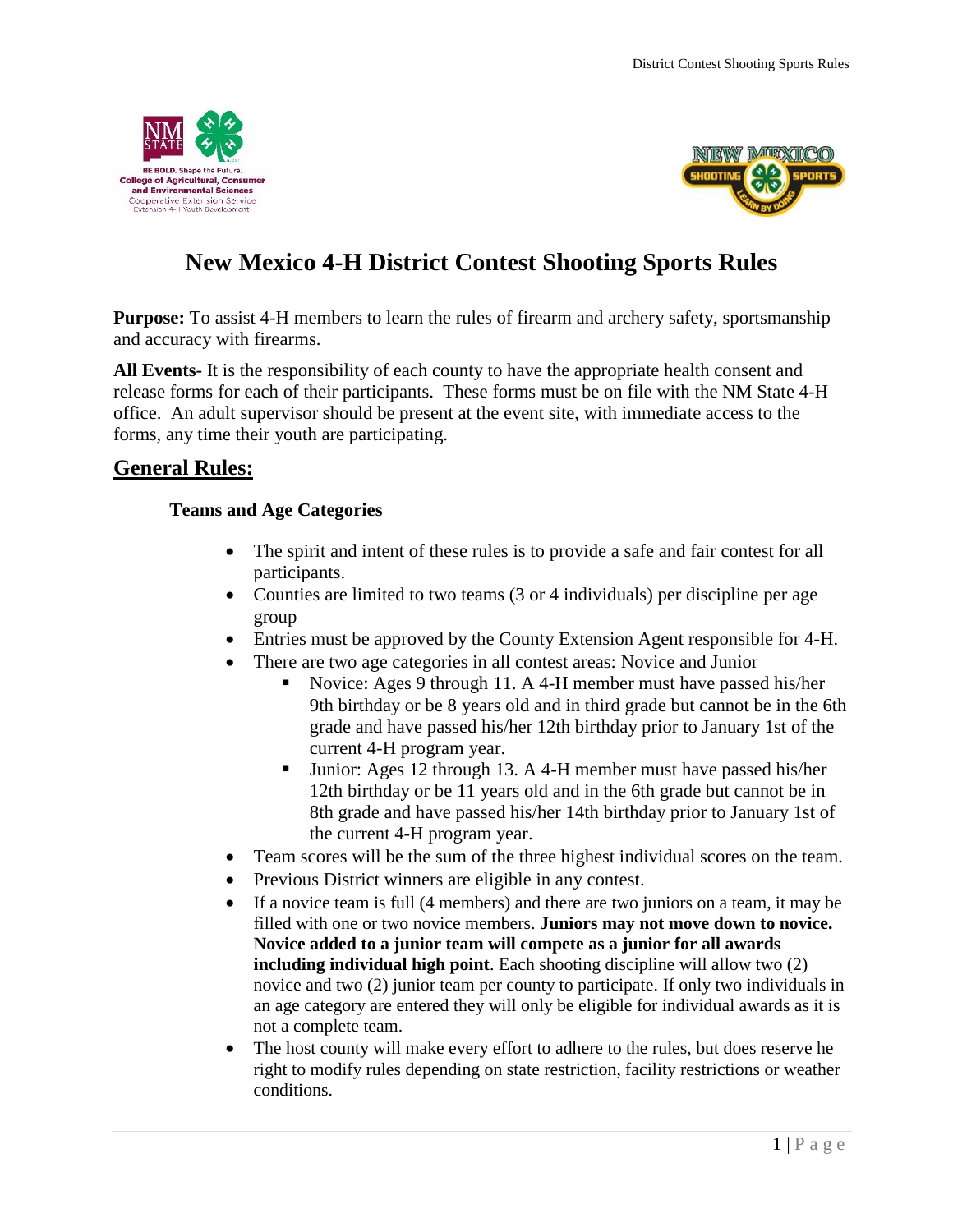### <span id="page-1-0"></span>**Agent Responsibilities**

- By entry in these events, the County Extension Agent is verifying that the youth entered are knowledgeable and proficient in the safe use of the equipment and the fundamentals of the event. Range officials may dismiss or disqualify a participant if he/she believes the participant does not demonstrate the basic proficiency and knowledge required.
- By entry in these events, the County Extension Agent is verifying that the youth entered are representatives of their respective counties and have met those counties guidelines for qualifying to shoot in the distict contest.
- No changes to team roster will be allowed unless by the County Extension Agent or designated leader. The County Extension Agent should inform the hosting county who that person is.

### <span id="page-1-1"></span>**At the Firing Line**

- Safety is everyone's responsibility! There are no excuses for unsafe behavior. Contestants, parents, and adult or youth volunteers exhibiting unsafe behavior may be disqualified or be required to leave the range.
- An official, or Range Master, will preside over each contest. Decisions of the Range Master are FINAL.
- The range master may disqualify anyone (youth or adult) who is not complying with safety rules, equipment rules or 4-H conduct.
- Handling bows or firearms when someone is beyond the firing line is strictly PROHIBITED.
- Proper eye and ear protection are required at the fire line.
- Target faces may not be touched until they are scored.
- **Youth competitors cannot have cell phones on the firing line.**
- Youth are not permitted to be coached on the firing line.

#### <span id="page-1-2"></span>**Other rules**

- **There will not be any ammunition, firearms or equipment provided for this contest.** Be sure to bring adequate ammunition or arrows for your event.
- At no time shall anyone ride in the bed of a pick-up truck.
- The hosting county may charge fees for registration, range use, etc. In the event of disqualification, this fee is not refundable.
- **Concerns or protests should be made to the Range Officer.**

### **\*\*\*Notes**

**\*Some counties may require a Hunters Education Certificate in order to participate. Please contact your local Extension Office to determine your county rules.**

**\*Not all Counties and Districts will offer all the following disciplines, but if they do, they must follow these rules.**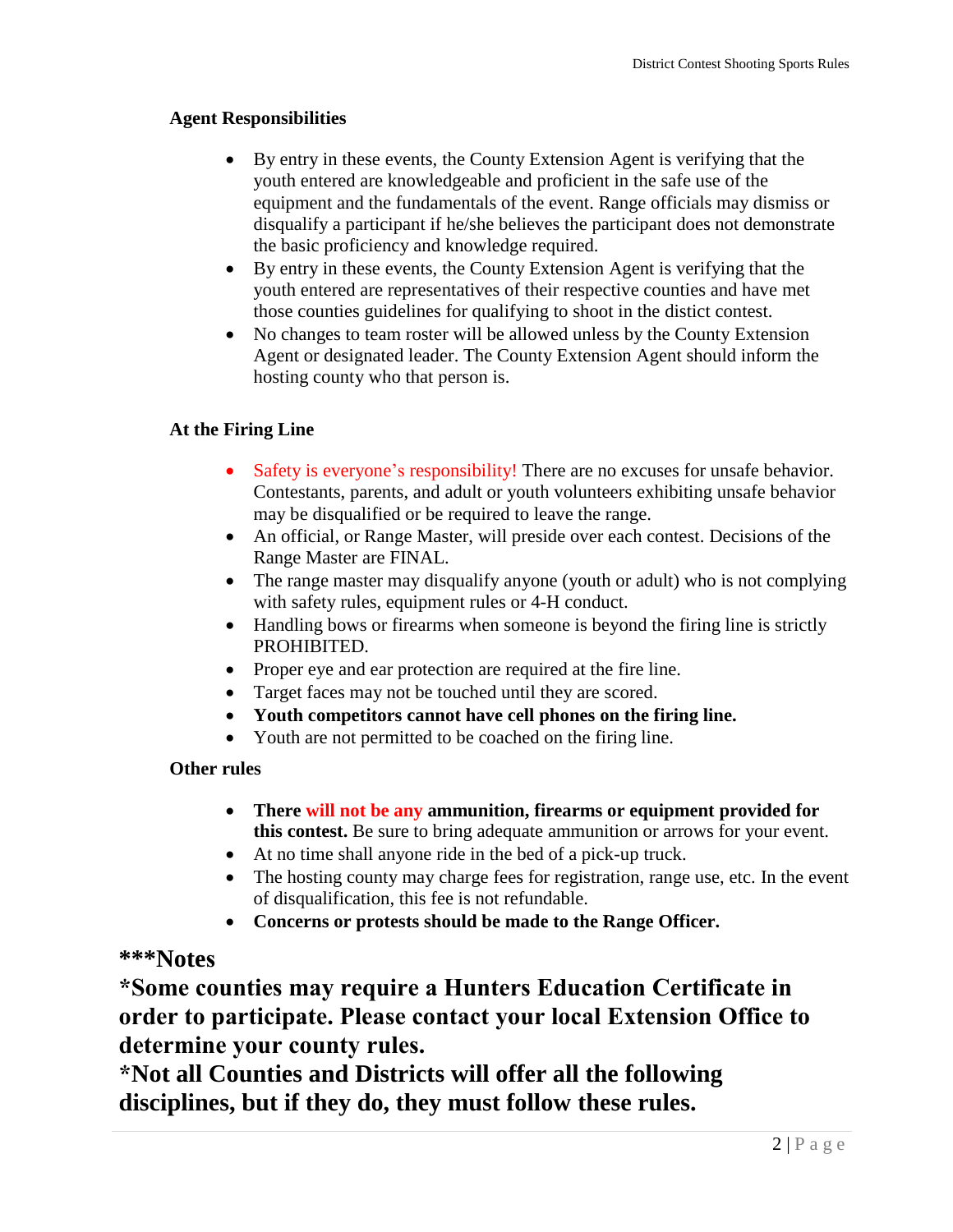# <span id="page-2-0"></span>**Contests that may be offered at New Mexico 4-H District Shooting Sports Contests**

- I. Archery
	- 1. Recurve/Long Bow
		- a. Bare Bow
		- b. Sighted
	- 2. Compound
		- a. Bare Bow
		- b. Sighted
- II. Smallbore Rifle
- III. Air Rifle
- IV. Shotgun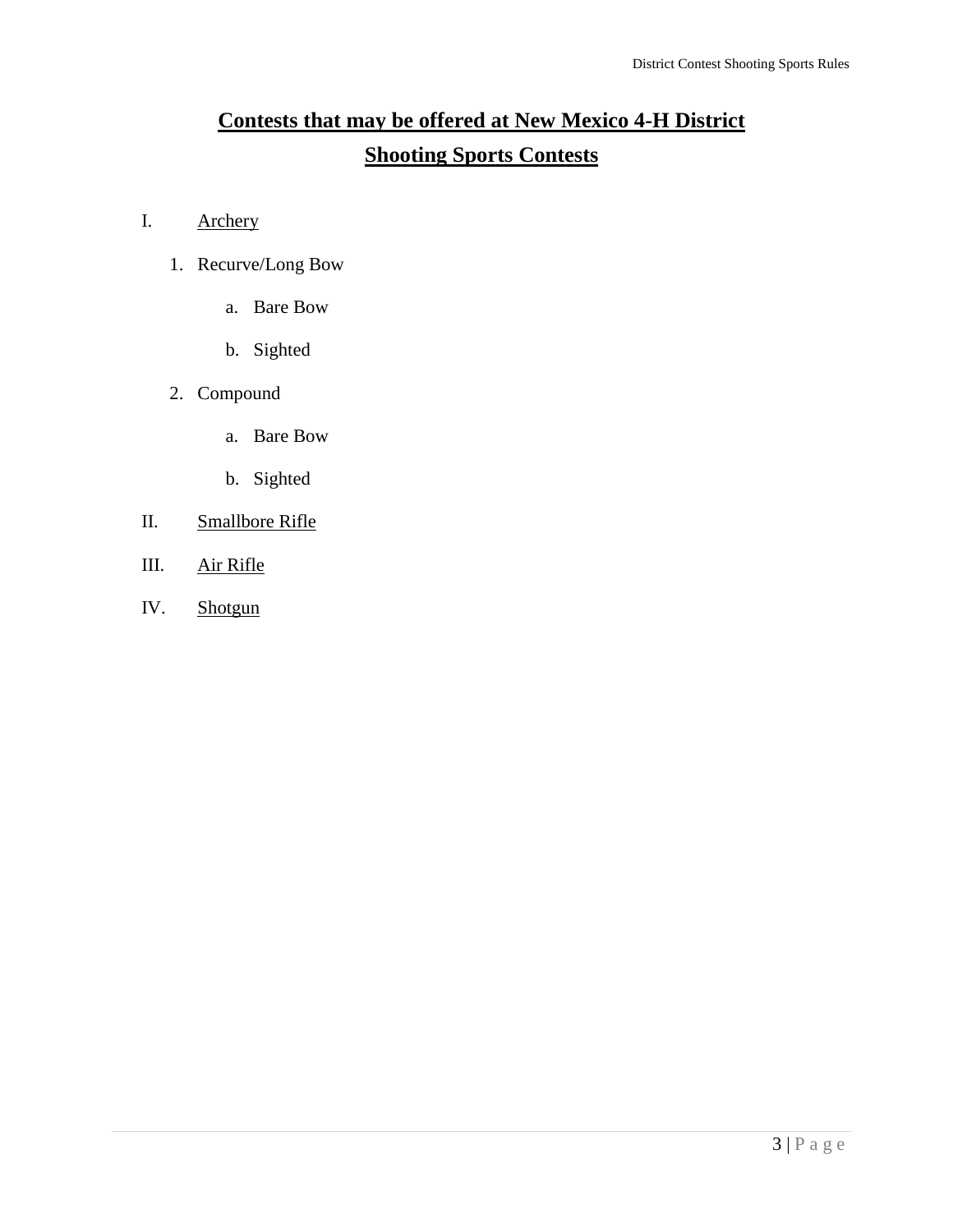# **Table of Contents**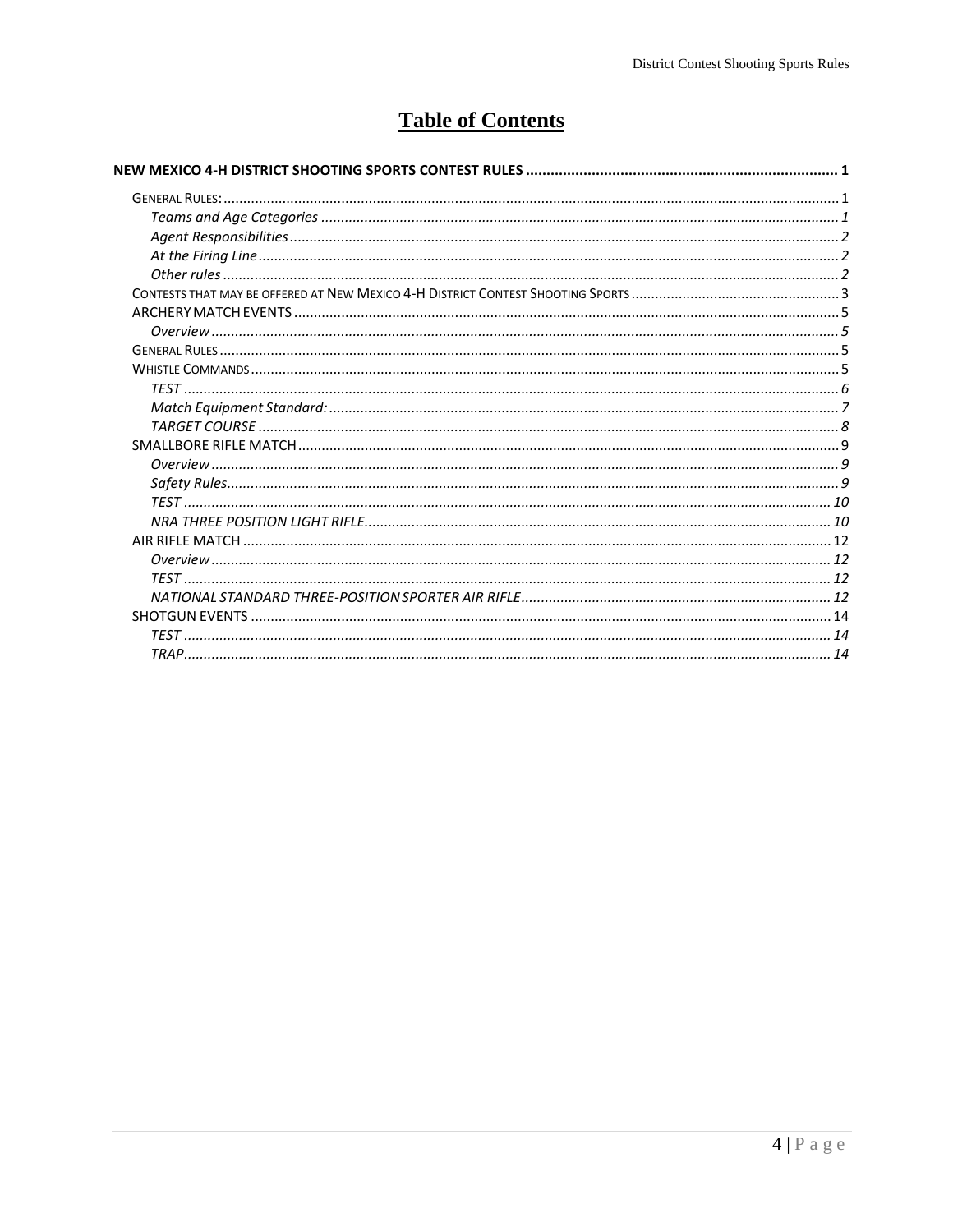## <span id="page-4-0"></span>**ARCHERY MATCH EVENTS**

### <span id="page-4-1"></span>**Overview**

- (330 points): 30 question test and 30arrows.
- There are four archery events/categories.
	- o Recurve Bare Bow
	- o Recurve Sighted
	- o Compound Bare Bow
	- o Compound Sighted
- All four categories will shoot the same course, and need to correctly declare their category at registration and on their score card

#### <span id="page-4-2"></span>**General Rules**

- Shooters stand with one foot on each side of the shooting line
- No coaching permitted on the shooting line
- Target faces may not be touched until they are scored
- Arrows (not a paper break) touching a dividing line shall count for the higher value
- After arrows are scored, the holes shall be marked
- In case of a rebound, pass through, or equipment failure, the archer stops shooting and holds their hand up above their head to call a judge
- Bows may be drawn with or without an arrow only at the shooting line
- Arrows are scored and re-scored on score sheet in descending order
- There will be a 5-foot safety zone between the coaches, non-shooting competitors, or spectators and the competitors
- There will be a 5-foot safety line from the targets for pulling arrows
- Any archer that shoots too many arrows, shoots before the start signal, or shoots after the signal to stop shall forfeit the highest scoring arrow for that end
- An arrow shall NOT be considered shot if: the archer can touch it with his bow without moving his feet from their position on the shooting line - the target face or buttress blows over
- There is to be a caller, puller and recorder at each target (it can be the shooters)
- All score cards should be double checked before being signed and turned in. If there is an error in addition, the lowest score will be used. Any changes or alterations to the scorecard must initialed by the judge.

#### <span id="page-4-3"></span>**Whistle Commands**

- 2 whistles = go to the shooting line (shooters may nock arrows but not raise the bow)
- **1 whistle** = shoot (raise bow, draw and release)
- **3 whistles** = retrieve arrows
- **Series of whistles** or "stop or cease fire" = emergency, stop shooting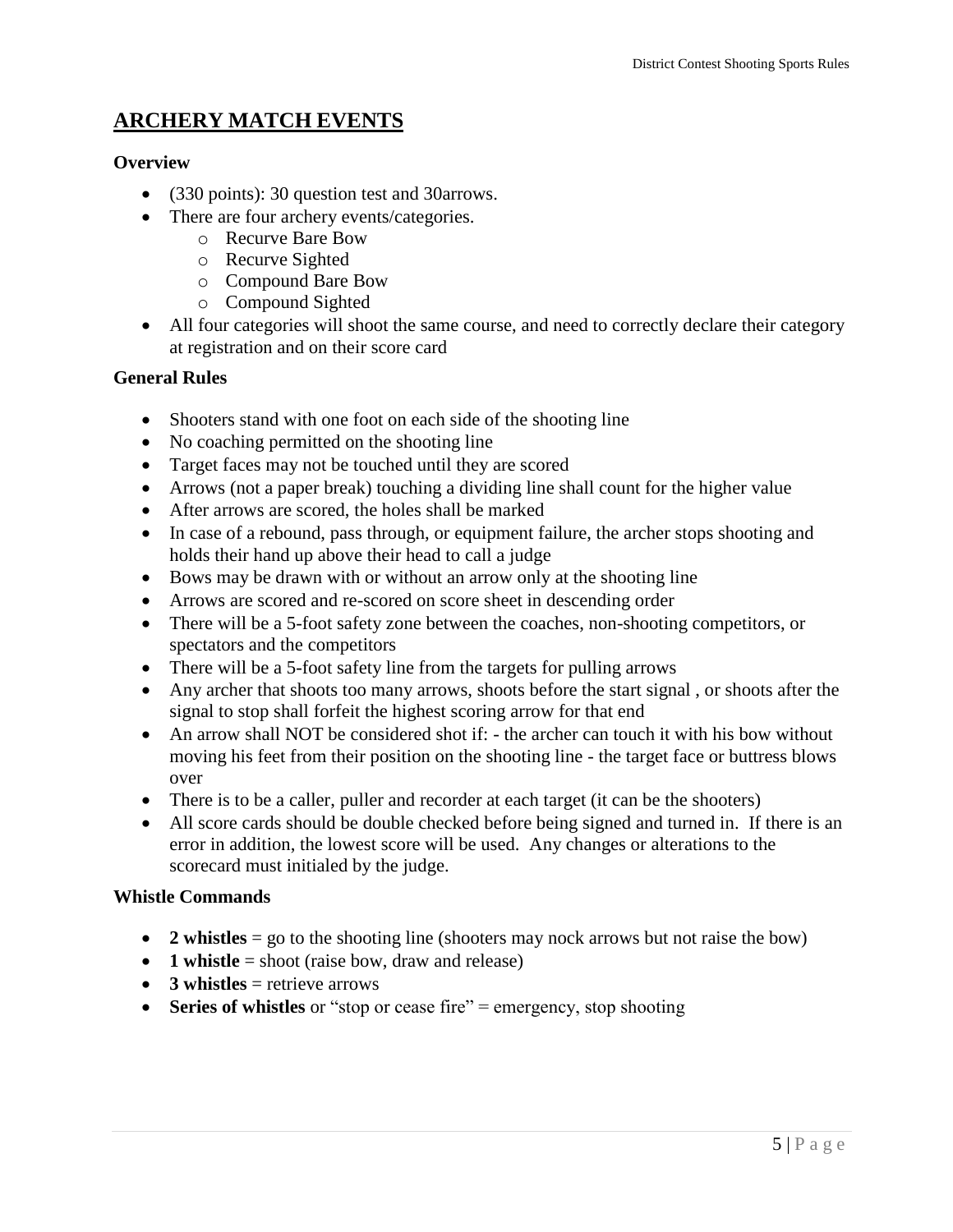## <span id="page-5-0"></span>**TEST**

| <b>Stage Description</b> | 30 questions each worth one point. 15 questions will refer to<br>safety and general knowledge. 15 questions will refer to<br>identification of the parts of bows, arrows and targets. The<br>archery exam material will be taken from the 4-H archery project<br>literature ONLY. Novices and juniors may take the same test. |
|--------------------------|-------------------------------------------------------------------------------------------------------------------------------------------------------------------------------------------------------------------------------------------------------------------------------------------------------------------------------|
| Tie breaker              | Ties are broken in the following order:<br>1. Written Test<br>2. $1st$ end<br>3. $2^{nd}$ end, $3^{rd}$ end etc.                                                                                                                                                                                                              |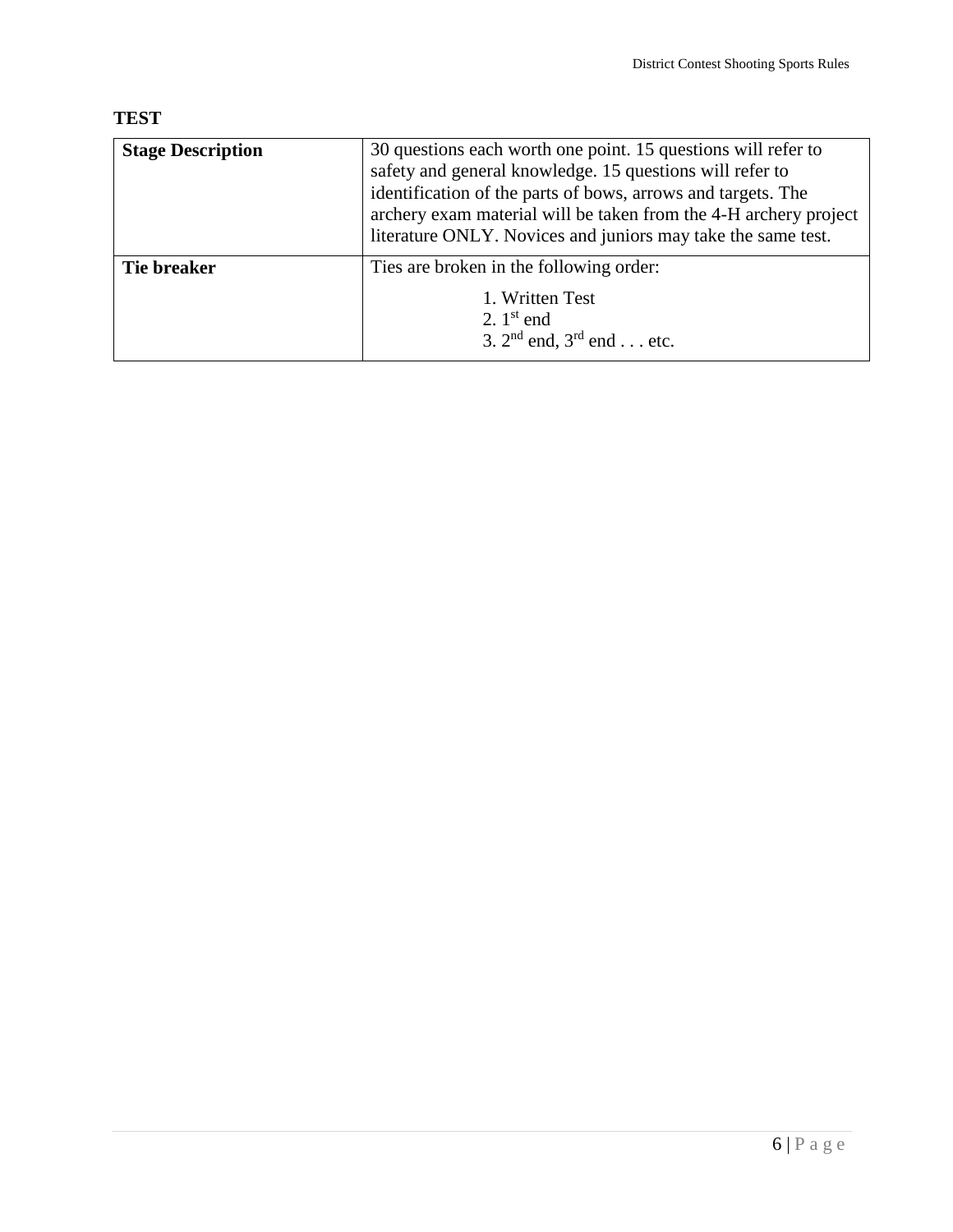### <span id="page-6-0"></span>**Match Equipment Standard:**

|                                       | <b>PERMITTED</b>                                                                                                                                                                                                                                       | <b>NOT PERMITTED</b>                                                       |
|---------------------------------------|--------------------------------------------------------------------------------------------------------------------------------------------------------------------------------------------------------------------------------------------------------|----------------------------------------------------------------------------|
| <b>RECURVE BARE BOW</b>               | Gloves, tabs or fingers shall<br>be the only legal releases.<br>2 3/8" maximum overdraw.                                                                                                                                                               | No sights or releases<br>No Stabilizer or counter-<br>balance may be used. |
| <b>RECURVE SIGHTED</b>                | One adjustable sight pin or<br>$\bullet$<br>multiple hunting style sight<br>pins may be used<br>clicker and kisser buttons<br>permitted<br>Participants may have as<br>many sight pins as deemed<br>necessary<br>Torque compensators are<br>permitted. | No string peeps and<br>mechanical release aids.                            |
| <b>COMPOUND BARE</b><br><b>BOW</b>    | Gloves, tabs or fingers shall<br>$\bullet$<br>be the only legal releases.<br>2 3/8" maximum overdraw.                                                                                                                                                  | No sights or releases<br>No Stabilizer or counter-<br>balance may be used. |
| <b>COMPOUND SIGHTED</b>               | Sights and stabilizer may be<br>$\bullet$<br>used.<br><b>Mechanical Releases</b><br>allowed (not required)<br>provided it is hand operated<br>and supports the draw<br>weight of the bow.<br>2 3/8" maximum overdraw                                   | No electronic, telescopic or<br>magnified sights allowed                   |
| <b>ARROWS</b> for both<br>disciplines | Must meet AMO minimum weight<br>standard; 5 grains arrow weight<br>per pound bow peak draw weight.                                                                                                                                                     | No arrows larger than 27/64ths<br>in diameter are permitted.               |

**\*\* All bows are subject to a random draw weight test on both days of the contest. If bows are not at or less than the 60 lb. draw weight, contestant will be disqualified from the archery contest.**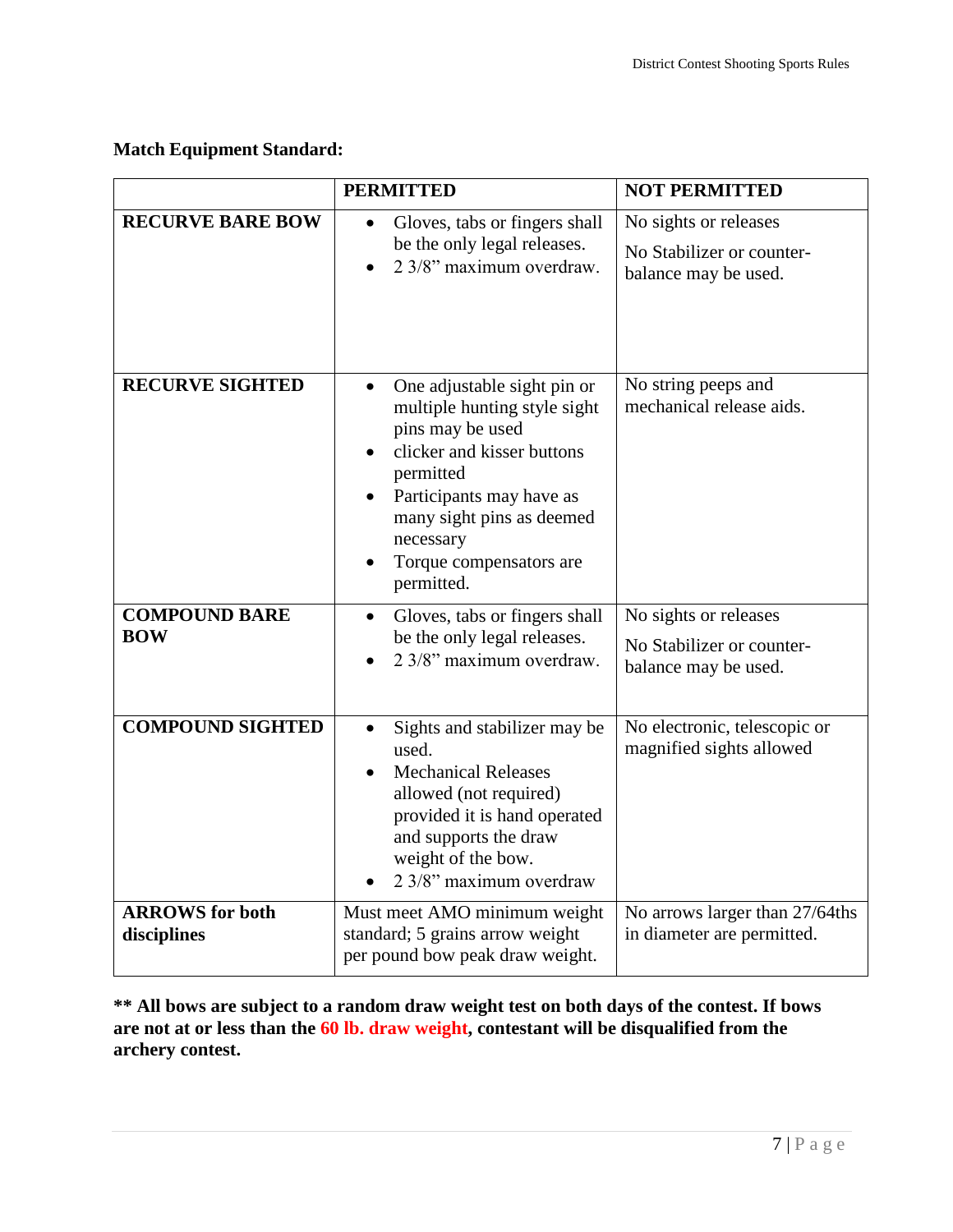### <span id="page-7-0"></span>**TARGET COURSE**

| <b>Target</b>      | NAA 40 cm                                                                               |
|--------------------|-----------------------------------------------------------------------------------------|
| <b>Distance</b>    | Novice: 10 yards and 15 yards                                                           |
|                    | Junior:15 yards and 20 yards                                                            |
| <b>Course of</b>   | Novice: 3 ends of 5 arrows shot at 10 yards, and 3 ends of 5 arrows shot at             |
| Fire**             | 15 yards                                                                                |
|                    | Junior: 3 ends of 5 arrows shot at 15 yards, and 3 ends of 5 arrows shot at 20<br>yards |
| <b>Time Limit</b>  | 5 minutes per 5 arrow end                                                               |
| <b>Scoring</b>     | 10-1 from the center outward, compound teams will score inner 10's.                     |
| <b>References</b>  | World Archery Rulebook. https://worldarchery.org/rulebook                               |
|                    | 4-H Archery Project Literature                                                          |
| <b>Information</b> | https://worldarchery.org/rulebook                                                       |

\*\*Two practices shots will be allowed at each distance.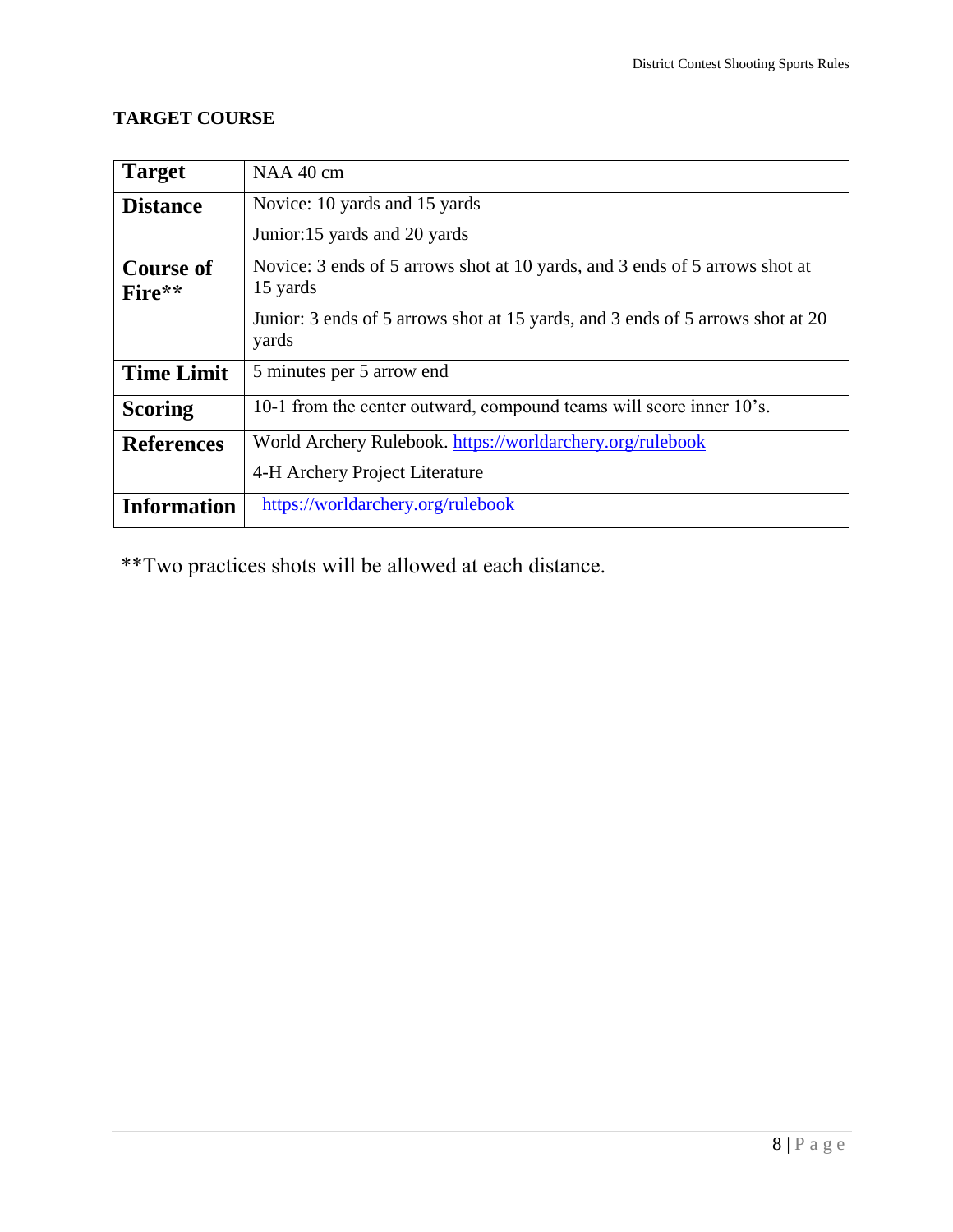# <span id="page-8-0"></span>**SMALLBORE RIFLE MATCH**

### <span id="page-8-1"></span>**Overview**

- (330 points): 30 question test and a 3x10 .22 rifle match.
- Only sporter rifles, and gear are allowed. No precision rifles, gear or apparel.

### <span id="page-8-2"></span>**Safety Rules**

The intent of the Sporter (light) Rifle is to provide a fair and competitive class for those shooters with low-cost, readily available rimfire rifles that are typically used for the informal target shooting and plinking of for small game hunting. Any rifle configuration or item of equipment that is not mentioned in these rules or that is contrary to the intent and spirit of these rules is prohibited. In case of unclear or rules not specifically provided for, the Range Officers decision shall be final.

- All smallbore rifles are required to have the action open and a ECI (Empty Chamber Indicator) in place when the rifle is not being fired and is uncased. Either commercial or personally made flags are permitted. It is strongly recommended that the ECI be orange in color.
- Cased rifles will be the last equipment to be brought to the range and the first to be removed from it.
- Official weight of a rifle will be determined with the magazine inserted in the rifle.
- .22 rifle contestants please be aware that there can only be 2 participants sharing a rifle and **not used in the same relay**.
- Adult and youth coaching is permitted. Each county is encouraged to have an adult coach present. The coach may assist team members by calling shots, checking time, checking scoring, ordering sight changes, equipment adjustment, etc., coaches must control his/her voice and actions so as not to disturb other competitors. Coaches may not physically assist in loading. Shooters should learn to make their own sight changes; however, assistance is acceptable if necessary. Coaches will be allowed on the firing line between and slightly to the rear of the shooters, as long as they do not interfere with another shooter. Protests or concerns of any nature should immediately be made to the Range Officer not to coaches or contestants.
- Youth, parents, and leaders will be given one verbal warning for a safety violation or behavior. If the offense happens again they will be asked to leave the contest and will not be allowed to finish the contest.
- Hearing and Eye Protection All 4-H competitors, coaches and range officials will wear hearing and eye protection while on the firing line while the range is "Hot" or live firing is conducted. No exceptions!
- EVERYBODY IS RESPONSIBLE FOR SAFETY! There are no excuses for unsafe behavior! Contestants, parents, and adult or youth volunteers exhibiting unsafe behavior may be disqualified or required to leave the range.
- No military or assault type rifles will be allowed at the State 4-H Rifle Shooting Contest. This is due to safety and the image of the New Mexico 4-H Youth Development Program.
- (Examples below of what is **not allowed**)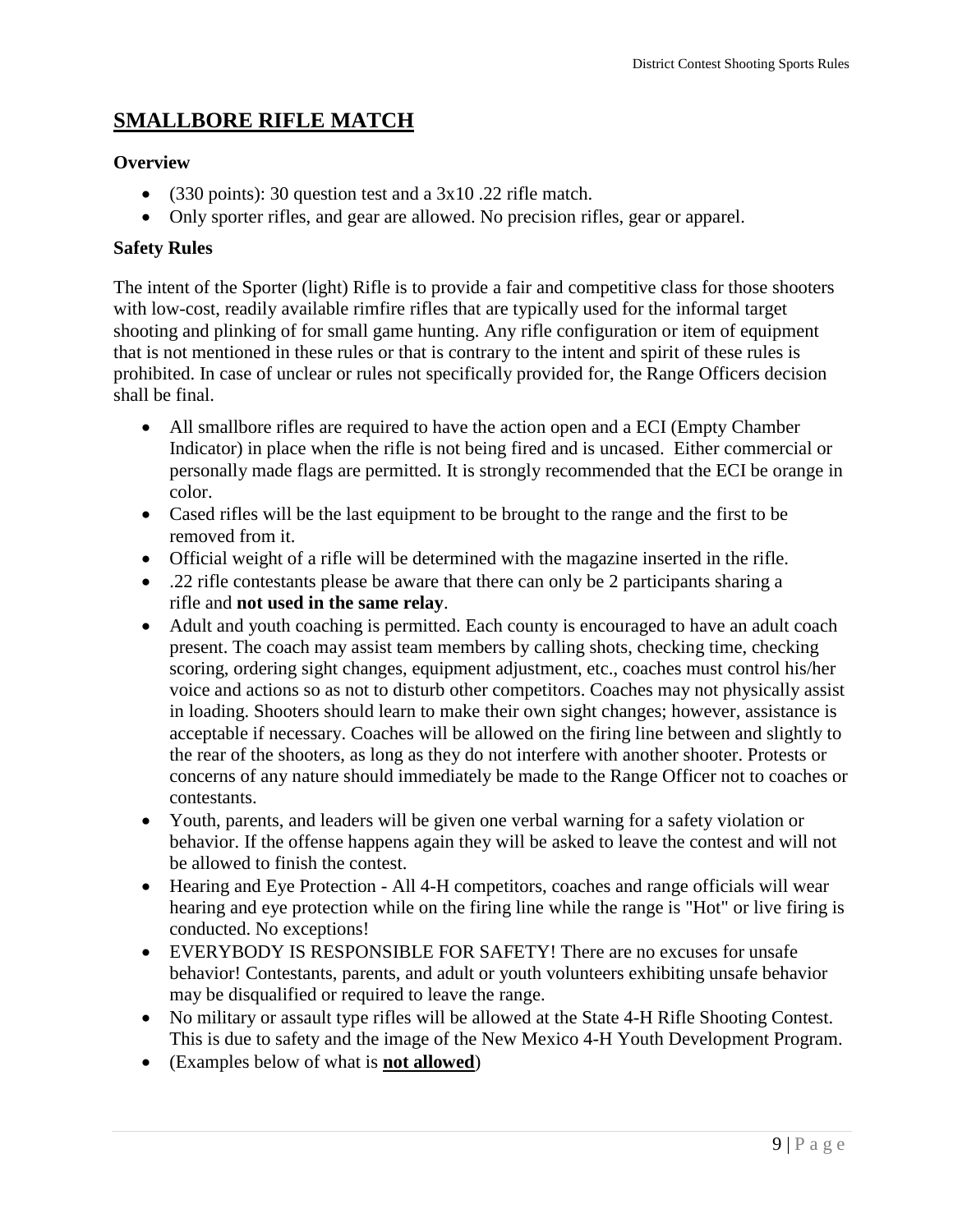

### <span id="page-9-0"></span>**TEST**

| <b>Stage Description</b> | 30 questions each worth one point. 15 questions will refer to<br>safety and general knowledge. 15 questions will refer to<br>identification of the parts of air rifles, ammunition and targets.<br>The rifle exam material will be taken from the 4-H rifle project<br>literature ONLY. Novices and juniors may take the same test. |
|--------------------------|-------------------------------------------------------------------------------------------------------------------------------------------------------------------------------------------------------------------------------------------------------------------------------------------------------------------------------------|
| Tie breaker              | Ties are broken in the following order:<br>1. Written Test<br>2. Number of 10's shot<br>3. Number of 9's shot, etc.                                                                                                                                                                                                                 |

### <span id="page-9-1"></span>**NRA THREE POSITION LIGHT RIFLE**

| <b>TARGET</b>                   | NRA-A32                                                                                                                                                                                                                                                                                   |
|---------------------------------|-------------------------------------------------------------------------------------------------------------------------------------------------------------------------------------------------------------------------------------------------------------------------------------------|
| <b>DISTANCE</b>                 | 50 feet                                                                                                                                                                                                                                                                                   |
| <b>COURSE OF</b><br><b>FIRE</b> | 3 x 10. 10 shots each position: prone, standing, and kneeling in that<br>order; (30 record shots - 300 points maximum).                                                                                                                                                                   |
| <b>TIME LIMIT</b>               | A. Competitors will be allowed a three-minute preparation period to take their<br>places at their firing points and prepare to fire (NRA Rule 10.3.1). Rifles may be<br>handled during this time but not loaded.                                                                          |
|                                 | B. Contestants may fire a maximum of FIVE (5) sighting shots at the sighter<br>bull(s) in each position within the prescribed time. Sighters should be fired at the<br>beginning of each stage or position. Once firing for record has begun then no<br>further sighters should be taken. |
|                                 | C. Targets should be posted individually at each stage. The following times<br>should be used and the three minute preparation period should be administered at<br>the beginning of each stage.                                                                                           |
|                                 | 1. Prone, one (1) minute per record shot for a total of ten (10) minutes.<br>2. Standing, two (2) minutes per record shot for a total of twenty (20) minutes.<br>3. Kneeling, one and one half $(1 \frac{1}{2})$ minutes per record shot for a total of fifteen<br>$(15)$ minutes.        |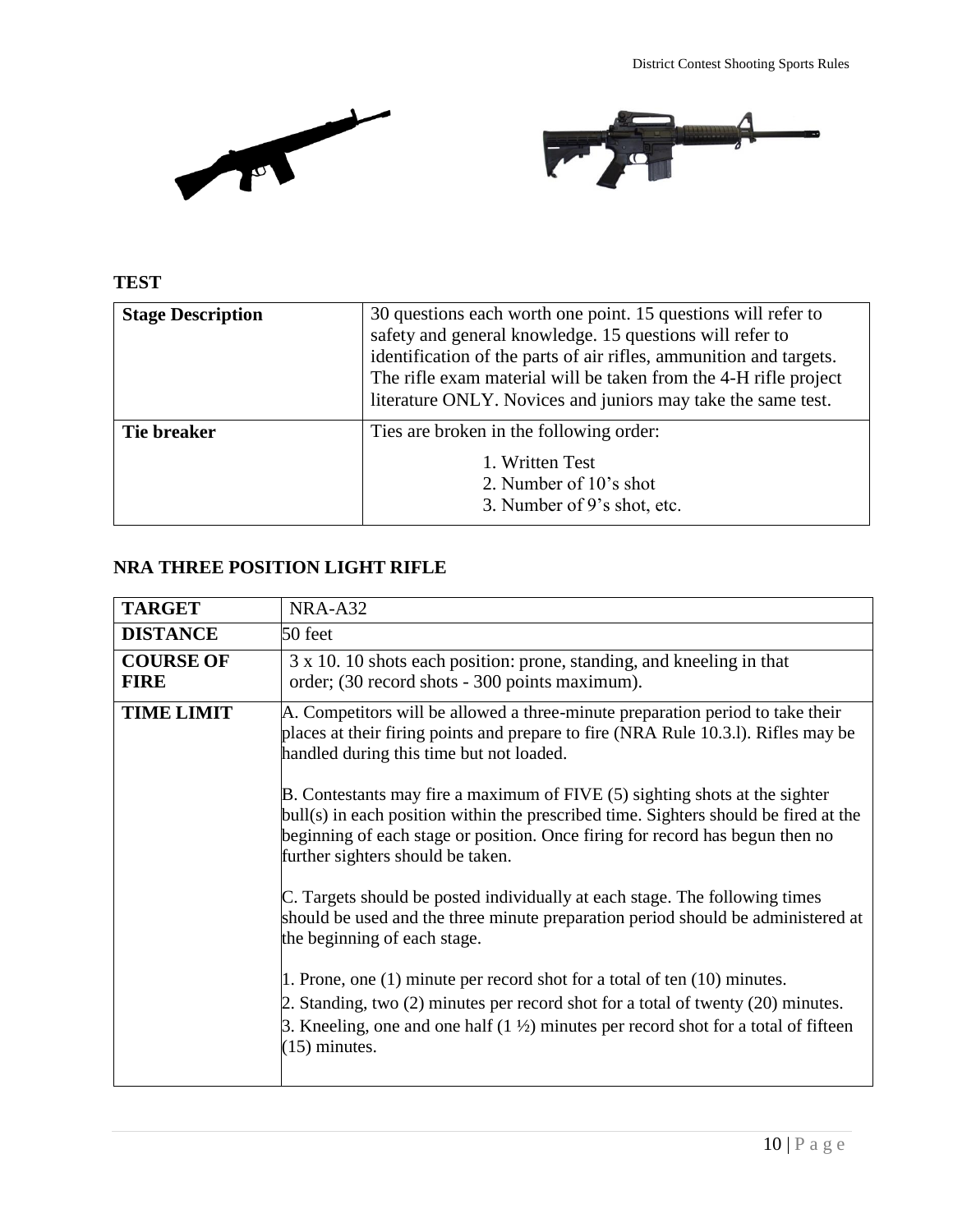| <b>Sights:</b> Metallic sights are permitted, No telescopes. The sights will be open or                                                                                         |
|---------------------------------------------------------------------------------------------------------------------------------------------------------------------------------|
| Ammunition: Ammunition that is commercially manufactured, solid point, 40                                                                                                       |
| Spotting scopes, ground pads, shooting kits, gloves, rifle slings and kneeling roll                                                                                             |
| <b>Sling</b> : not more than one and a half inches $(1 \frac{1}{2})$ wide may be attached to the<br>The sling must be of simple leather, synthetic or web strap with no special |
|                                                                                                                                                                                 |
| Range Officer immediately. Only shots initialed by the Range Officer will be                                                                                                    |
|                                                                                                                                                                                 |
|                                                                                                                                                                                 |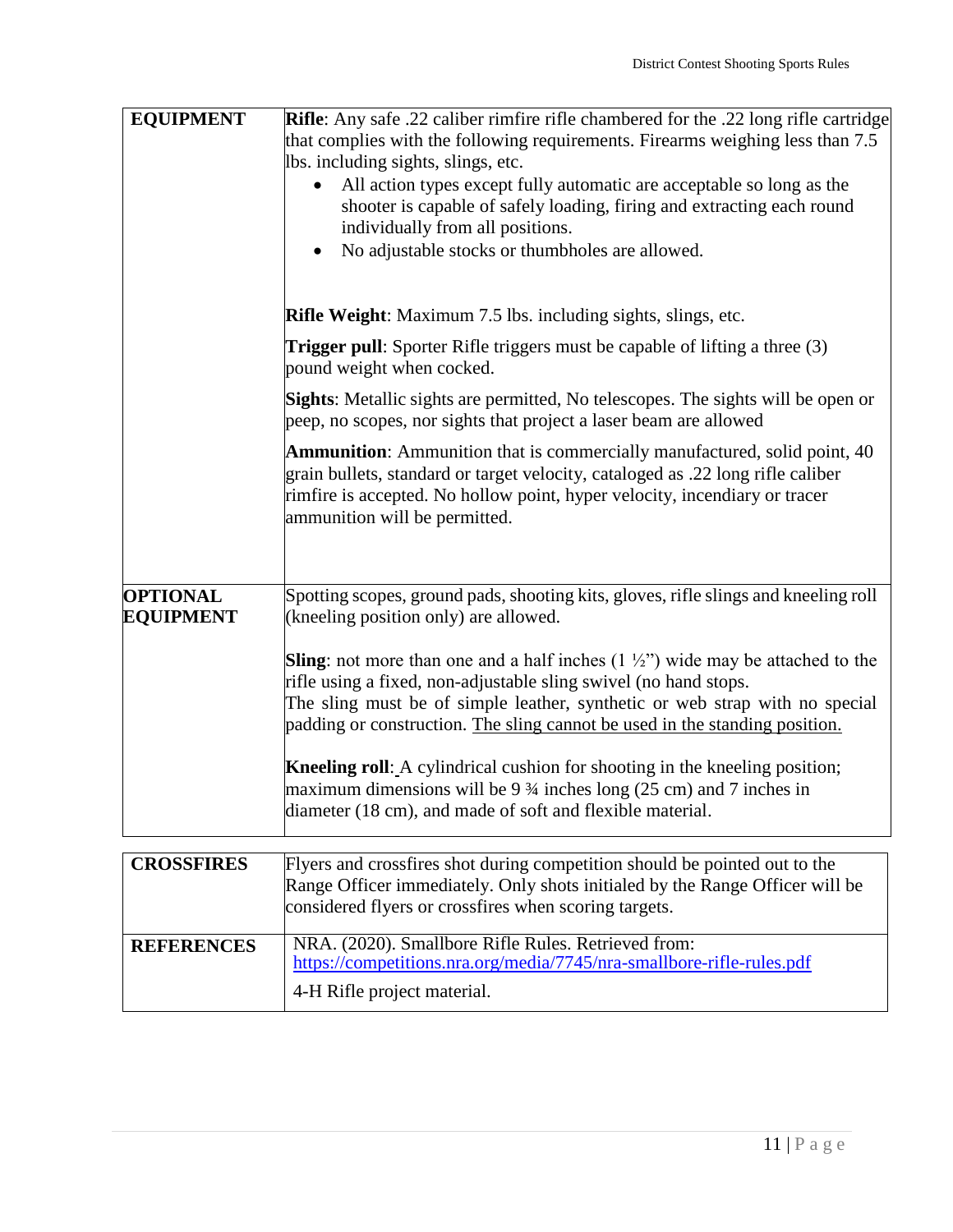# <span id="page-11-0"></span>**AIR RIFLE MATCH**

### <span id="page-11-1"></span>**Overview**

- (330 points): 30 question test and a 3x10 air rifle match.
- Only sporter rifles, and gear are allowed. No precision rifles, gear or apparel.

### Safety Rules

- All air guns are required to use a CBI (Clear Barrel Indicator) when the gun is not being fired. (It is strongly recommended that CBI be bright orange.)
- Take rifles out of the case at the fireline only when the range officer commands for rifles to be uncased.
- Only wadcutter & domed pellets are allowed. No hunting pellets.
- Coaching & Spotting:

Coaches and parents may pump air rifles as required and spot, but may not make coaching suggestions on how to adjust their shooting technique or their guns after the first record shot is fired in each position.

Participant who wishes to speak with a coach behind the firing line must: a)notify the Range Officer, b)leave his/her rifle grounded on the firing line with the action open and a CBI inserted, c)leave the firing line so as not to disturb other participants.

### <span id="page-11-2"></span>**TEST**

| <b>Stage Description</b> | 30 questions each worth one point. 15 questions will refer to<br>safety and general knowledge. 15 questions will refer to<br>identification of the parts of air rifles, pellets and targets. The air<br>rifle exam material will be taken from the 4-H rifle project<br>literature ONLY. Novice and juniors may take the same test. |
|--------------------------|-------------------------------------------------------------------------------------------------------------------------------------------------------------------------------------------------------------------------------------------------------------------------------------------------------------------------------------|
| Tie breaker              | Ties are broken in the following order:<br>1. Written Test<br>2. Number of 10's shot<br>3. Number of 9's shot, etc.                                                                                                                                                                                                                 |

### <span id="page-11-3"></span>**NATIONAL STANDARD THREE-POSITION SPORTER AIR RIFLE**

| <b>TARGET</b>                   | NRA AR- $5/10$                                                                                                          |
|---------------------------------|-------------------------------------------------------------------------------------------------------------------------|
| <b>DISTANCE</b>                 | 10 meters or 33 feet                                                                                                    |
| <b>COURSE OF</b><br><b>FIRE</b> | 3 x 10. 10 shots each position: prone, standing, and kneeling in that order;<br>(30 record shots - 300 points maximum). |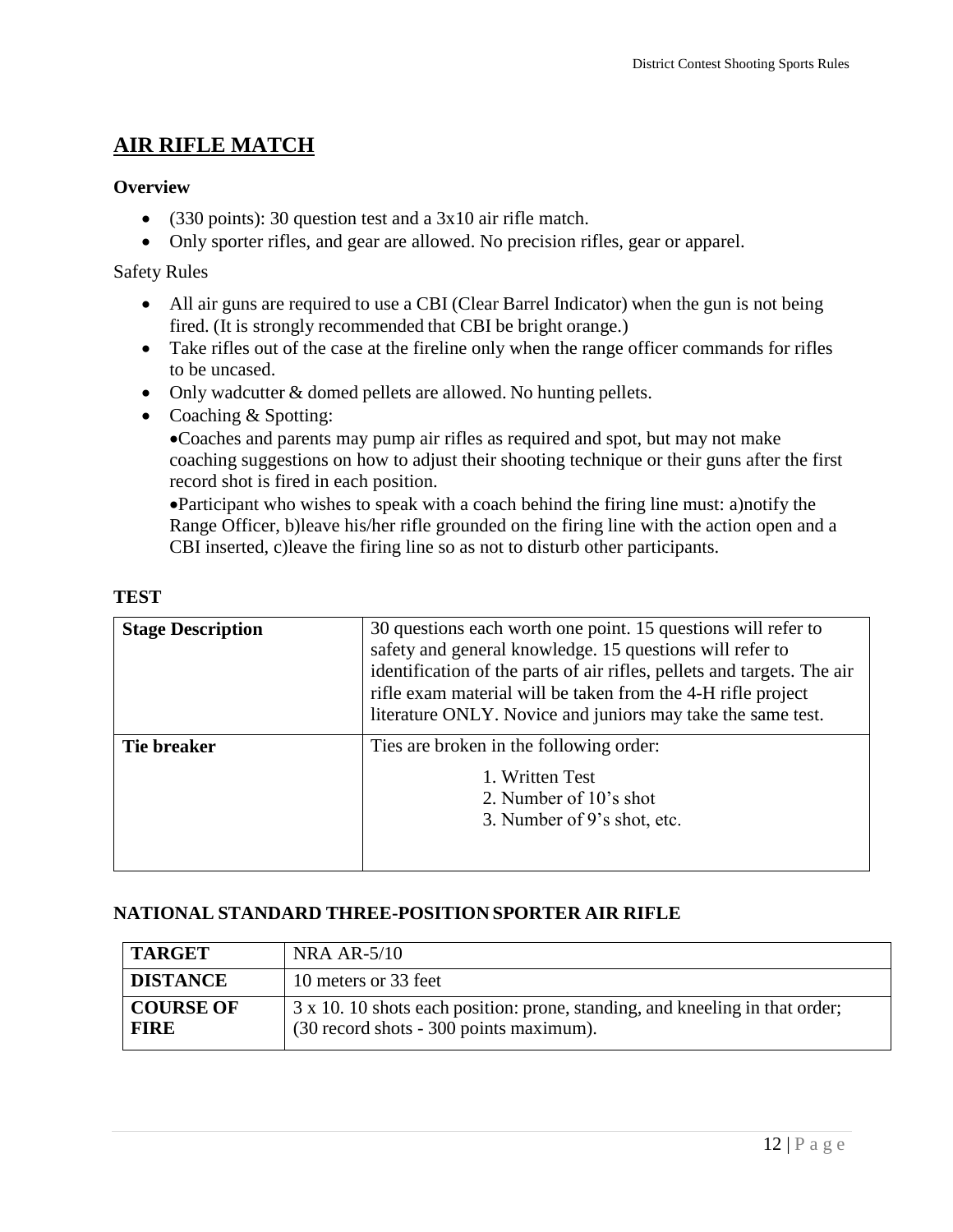| <b>TIME LIMIT</b>                   |                                                                                                                                                                                                                                                                                                                                                                                                                                                                                           |                                     |                   |
|-------------------------------------|-------------------------------------------------------------------------------------------------------------------------------------------------------------------------------------------------------------------------------------------------------------------------------------------------------------------------------------------------------------------------------------------------------------------------------------------------------------------------------------------|-------------------------------------|-------------------|
|                                     |                                                                                                                                                                                                                                                                                                                                                                                                                                                                                           | 3x10 COURSE OF FIRE                 |                   |
|                                     | <b>STAGE</b>                                                                                                                                                                                                                                                                                                                                                                                                                                                                              | <b>POSITION</b>                     | <b>TIME LIMIT</b> |
|                                     | PREPARATION                                                                                                                                                                                                                                                                                                                                                                                                                                                                               |                                     | 3 minutes         |
|                                     | PREPARATION AND SIGHTING                                                                                                                                                                                                                                                                                                                                                                                                                                                                  | PRONE (Unlimited slighting shots)   | 5 minutes         |
|                                     | <b>RECORD FIRE</b>                                                                                                                                                                                                                                                                                                                                                                                                                                                                        | PRONE, 10 record shots              | 10 minutes        |
|                                     | <b>CHANGE OVER</b>                                                                                                                                                                                                                                                                                                                                                                                                                                                                        | PRONE to STANDING                   | 5 minutes         |
|                                     | <b>SIGHTING</b>                                                                                                                                                                                                                                                                                                                                                                                                                                                                           | STANDING (Unlimited sighting shots) | 5 minutes         |
|                                     | <b>RECORD FIRE</b>                                                                                                                                                                                                                                                                                                                                                                                                                                                                        | STANDING, 10 record shots           | 15 minutes        |
|                                     | <b>CHANGEOVER</b>                                                                                                                                                                                                                                                                                                                                                                                                                                                                         | <b>STANDING to KNEELING</b>         | 5 minutes         |
|                                     | <b>SIGHTING</b>                                                                                                                                                                                                                                                                                                                                                                                                                                                                           | KNEELING (Unlimited sighting shots) | 5 minutes         |
|                                     | <b>RECORD FIRE</b>                                                                                                                                                                                                                                                                                                                                                                                                                                                                        | KNEELING, 10 record shots           | 10 minutes        |
| <b>EQUIPMENT</b>                    | <b>Rifle</b> : 177 caliber air rifles only. The rifle must weigh less than 7.5 lbs. Commonly<br>used rifles are those approved by the CMP including Daisy 753/853/953, Daisy<br>887, 888, Crosman 2000, Daisy XSV40, Air Arms T-200, Air Force EDGE,<br>Crosman CH2009.<br><b>Pellets</b> : .177 caliber wadcutter pellets. NO hunting pellets. NO BBs.<br><b>Sights:</b> Metallic sights are permitted, No telescopes<br><b>Trigger pull:</b> Trigger pull must be a minimum of 1.5 lbs. |                                     |                   |
| <b>OPTIONAL</b><br><b>EQUIPMENT</b> | Spotting scopes, ground pads, shooting kits, gloves, rifle slings and kneeling roll<br>(kneeling position only) are allowed in accordance with CMP rules<br>The sling cannot be used in the standing position.                                                                                                                                                                                                                                                                            |                                     |                   |
| <b>CROSSFIRES</b>                   | Flyers and crossfires shot during competition should be pointed out to the                                                                                                                                                                                                                                                                                                                                                                                                                |                                     |                   |
|                                     | Range Officer immediately. Only shots initialed by the Range Officer will be<br>considered flyers or crossfires when scoring targets.                                                                                                                                                                                                                                                                                                                                                     |                                     |                   |
| <b>REFERENCES</b>                   | CMP 2018-2020 National Standard Three-Position Air Rifle Rules, 12 <sup>th</sup> Ed.<br>http://thecmp.org/wp-content/uploads/Rules.pdf                                                                                                                                                                                                                                                                                                                                                    |                                     |                   |
|                                     | 4-H Rifle project material.                                                                                                                                                                                                                                                                                                                                                                                                                                                               |                                     |                   |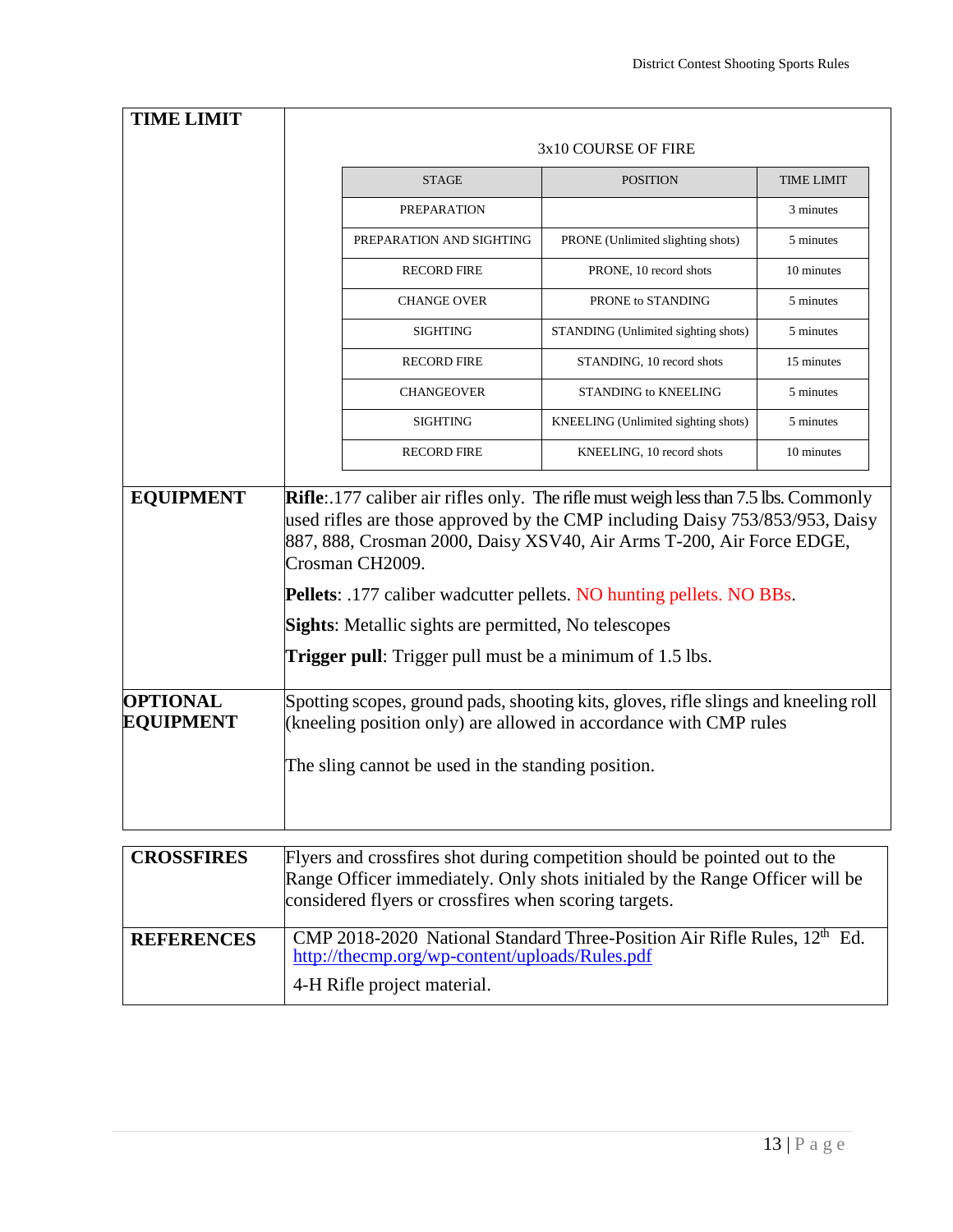## <span id="page-13-0"></span>**SHOTGUN EVENTS**

**Overview** 

- Novice Contest (55 points): 30 question test and 25 shots of trap.
- Junior Contest (80 points): 30 question test and 50 shots of trap.

### Safety Rules

- There will be no toleration with any firearms on your toe or on any magnetic or leather pads. At no time shall the muzzle come in contact with the ground and must be kept in a safe direction. If any competitor is seen with a muzzle on his or her toe, or if they are not controlling their firearm, THEY WILL BE DISQUALIFIED!
- Conventional double barrel guns must be carried empty with the breech visibly open.
- Semi-automatic guns must be carried with the breech bolt visibly open, with a safety flag inserted, and the muzzle pointed in a safe direction only. Safety flags may be constructed of plastic filament line inserted through the breech and reaching out past the end of the barrel. A piece of tape or some other item may be used to prevent the line from falling through the barrel.
- Shotguns not in use must be placed in a gun rack, gun case, armory or other secure place.
- All shotguns must be kept unloaded except on the shooting station and only then after the command or signal "START" has been given.
- Cartridges must not be loaded in the gun until the competitor is standing on the shooting station, facing the traps with the gun pointed towards the target flight area and after the Range Officer/Referee has given permission;
- When shooting is interrupted, the gun must be opened and any cartridges and cartridge cases must be removed.

| <b>Stage Description</b> | 30 questions each worth one point. 15 questions will refer to<br>safety and general knowledge. 15 questions will refer to<br>identification of the parts of shotguns, ammunition and targets.<br>The shotgun exam material will be taken from the 4-H Shotgun<br>project literature ONLY. Novice and juniors may take the same<br>test. |
|--------------------------|-----------------------------------------------------------------------------------------------------------------------------------------------------------------------------------------------------------------------------------------------------------------------------------------------------------------------------------------|
| Tie breaker              | In the event of a tie during shooting, the written exam will be<br>used to break a tie and if needed, determine placings.                                                                                                                                                                                                               |

#### <span id="page-13-1"></span>**TEST**

#### <span id="page-13-2"></span>**TRAP**

| Event                 | Standard ATA (American) trap (16 yards)                                                                            |
|-----------------------|--------------------------------------------------------------------------------------------------------------------|
| <b>Course of Fire</b> | <b>Novice:</b> 1 round (25 targets) consisting of five targets from each of<br>five shooting stations at 16 yards. |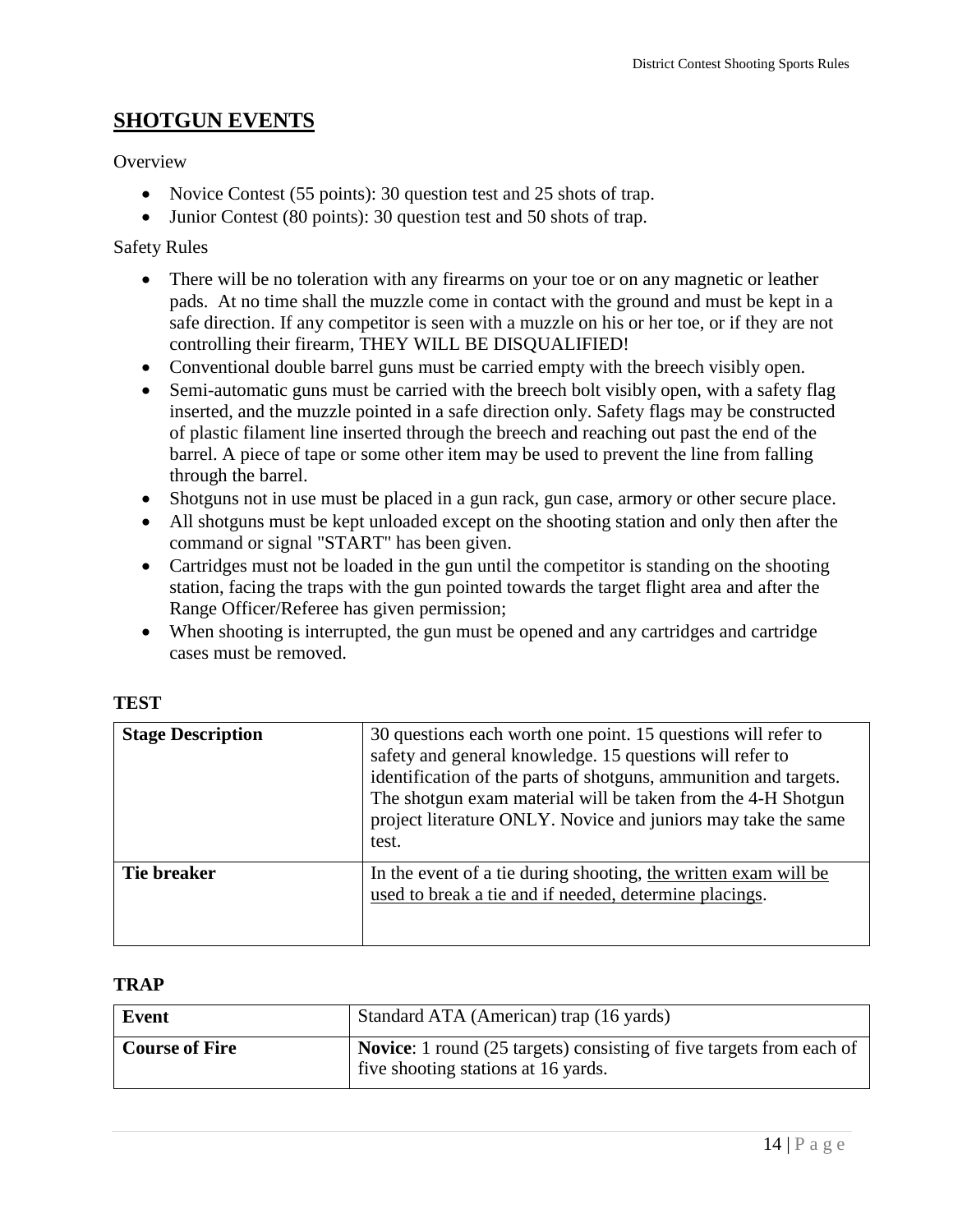|                       | <b>Junior</b> : 2 rounds (50 targets) consisting of five targets from each of<br>five shooting stations at 16 yards.                                                                                                                                                                                                                                                                                                                                                                                                                                                                                                                                                                                                                                                                                                                                                                                                                                                                                                                                                                                                                                                                                                                                                                             |
|-----------------------|--------------------------------------------------------------------------------------------------------------------------------------------------------------------------------------------------------------------------------------------------------------------------------------------------------------------------------------------------------------------------------------------------------------------------------------------------------------------------------------------------------------------------------------------------------------------------------------------------------------------------------------------------------------------------------------------------------------------------------------------------------------------------------------------------------------------------------------------------------------------------------------------------------------------------------------------------------------------------------------------------------------------------------------------------------------------------------------------------------------------------------------------------------------------------------------------------------------------------------------------------------------------------------------------------|
| <b>Equipment</b>      | Any gun (12 gauge or smaller) in good, safe working condition<br>will be allowed. Lenses, optics, illuminated-type sighting fixtures<br>or release triggers are NOT allowed.                                                                                                                                                                                                                                                                                                                                                                                                                                                                                                                                                                                                                                                                                                                                                                                                                                                                                                                                                                                                                                                                                                                     |
| <b>Ammunition</b>     | Any factory load. A lighter load such as "target load" is<br>recommended. No reloads.                                                                                                                                                                                                                                                                                                                                                                                                                                                                                                                                                                                                                                                                                                                                                                                                                                                                                                                                                                                                                                                                                                                                                                                                            |
| <b>Target</b>         | 1. A legal target is a whole clay target that is thrown from the<br>trap in a prescribed light pattern within the five-second<br>time limit after the participant calls for the target.<br>2. Targets broken by the trap or another obstruction will not<br>be scored. These are illegal targets and will be re-thrown<br>for the participant, regardless of whether or not the<br>participant fires at the target.<br>3. Each team or squad of individuals with their instructor will<br>be allowed (as a group) to see one legal target from the trap<br>prior to shooting the contest.                                                                                                                                                                                                                                                                                                                                                                                                                                                                                                                                                                                                                                                                                                        |
| <b>Ready position</b> | The ready position for calling the target will be either on or off the<br>shoulder, whichever way the shooter is more comfortable shooting.                                                                                                                                                                                                                                                                                                                                                                                                                                                                                                                                                                                                                                                                                                                                                                                                                                                                                                                                                                                                                                                                                                                                                      |
| <b>Scoring</b>        | 1. Scoring will be done by selected officials. Only legal<br>targets will be scored and the scorer will be sole judge of<br>whether or not a target is broken. Scorers may ask for<br>assistance from the trap puller or the range master if they<br>feel their assistance is required.<br>2. Scorers will call "Hit" for any target successfully hit<br>scorers will call "Miss" for any target missed. Any<br>challenge to the call must be made immediately before the<br>next shot by the participant. The final decision will then be<br>made by the scorer with assistance from the trap operator<br>and/or the range official. The decision of the scorer is<br>FINAL.<br>Only targets with a visual piece broken off will be scored<br>3.<br>Hit. Duster and even birds deflected in flight (but with no<br>visible breakage) will be scored Miss.<br>4. Based on the scorer's judgment, if a target hits an<br>obstruction such as a tree or limb of a tree before the<br>participant has had ample time to fire at the target, a new<br>target will be thrown. However, if the participant has had<br>ample time to fire in the scorer's judgment, and failed to do<br>so before the target hits an object near the end of its flight<br>and breaks, the target will be scored a miss. |